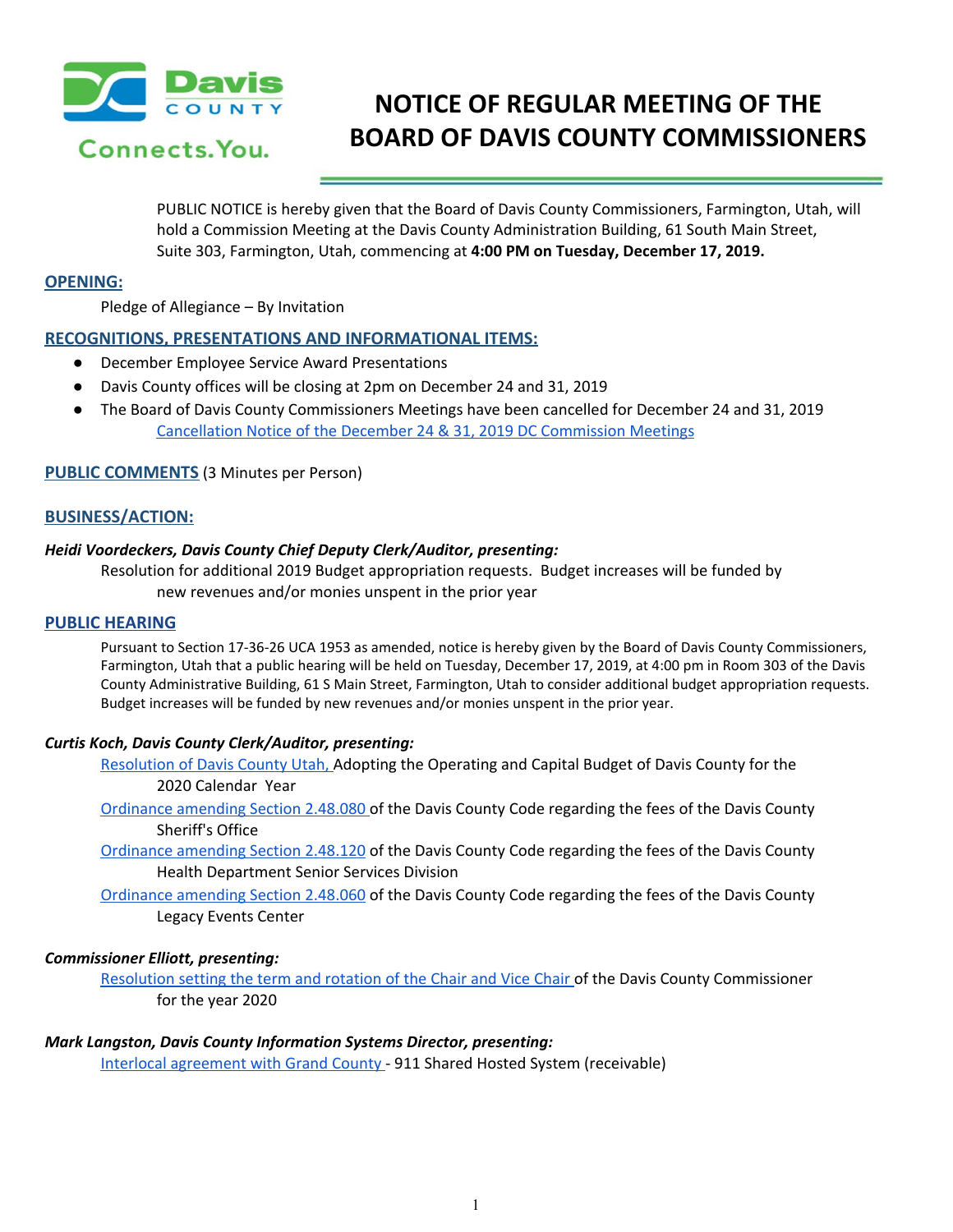# *Brian Hatch, Davis County Health Department Director, presenting:*

- [Agreement](https://drive.google.com/a/co.davis.ut.us/file/d/1fwbSZED9luK-RSxdnLoQgcqWln-TLweY/view?usp=drivesdk) with Utah Dept. of Health DREAM (Disease Response, Evaluation, Analysis and Monitoring) funding (receivable)
- [Amendment](https://drive.google.com/a/co.davis.ut.us/file/d/10r_ptMXFoMsk7EVqk5BD2tP0y6G0CLg3/view?usp=drivesdk) with Utah Dept of Health PREP (Personal Responsibility Education Program) to extend contract period and amend Attachment A, Special Provision for the ) (n/a)
- [Amendment](https://drive.google.com/a/co.davis.ut.us/file/d/1nL-IUy3CrTt6h_TDzbg4b2Q0nZZvXsit/view?usp=drivesdk) with Utah Dept. of Health MCH (Maternal & Child Health) adding funding and deliverables to Year 5 (receivable)

# *Adam Wright, Davis County Public Works Director, presenting:*

[Agreement](https://drive.google.com/a/co.davis.ut.us/file/d/1rvBPmtzpaVl8_9KVwX2bbNOaSAY5ZY_G/view?usp=drivesdk) with RailPros Field Services, Inc. - flagger services as consultant to Union Pacific Railroad (UPRR) (payable)

Ratify agreement with Ralph L. Wadsworth [Construction](https://drive.google.com/a/co.davis.ut.us/file/d/1gqhGqc0jXwh-HLRwcekvzexDSJQDwZqc/view?usp=drivesdk) Company - two underground pipeline crossings under UPRR (Union Pacific Railroad) tracks (payable)

# *Mike Moake, Davis County Legacy Events Center Marketing, presenting:*

[Agreement](https://drive.google.com/a/co.davis.ut.us/file/d/1SX8DPIkRbSETkKSkQ5fsAVDI7nUXKidr/view?usp=drivesdk) with Bonneville Basin Kennel Club - all breed dog show (receivable)

# *Chief Deputy Susan Poulsen, Davis County Sheriff's Office, presenting:*

[Agreement](https://drive.google.com/a/co.davis.ut.us/file/d/1FuE0_EWySMycaOSYf2O2aSGh8WJRdY64/view?usp=drivesdk) with Stryker Sales Corp, Medical Division - annual preventative maintenance for the Lucas 3.0 Devic[e](https://drive.google.com/a/co.davis.ut.us/file/d/1FuE0_EWySMycaOSYf2O2aSGh8WJRdY64/view?usp=drivesdk) (payable)

[Agreement](https://drive.google.com/a/co.davis.ut.us/file/d/106H7l9sHkaiVRuaavQvSyEvMDhmshZeK/view?usp=drivesdk) with Stryker Sales Corp, Medical Division - annual preventative maintenance for Lifepak 1000 (6 units) (payable)

[Agreement](https://drive.google.com/a/co.davis.ut.us/file/d/1IaR3Bjb7eJBYi9LXNsWHbAESTT4LGBnt/view?usp=drivesdk) with Clint Evans Carter - Training reimbursement for basic Corrections Academy (receivable)

# *Lane Rose, Davis County Facilities Director, presenting:*

Change order #10 with R&O [Construction](https://drive.google.com/a/co.davis.ut.us/file/d/1PEBMAm4kGoU-5ZXSBk89VJUTmXC73gJb/view?usp=drivesdk) - Syracuse Library remodel & expansion (payable) [Amendment](https://drive.google.com/a/co.davis.ut.us/file/d/1BK0FcAoE2Dxgz9PqEq_ve_CAcEdCe4rv/view?usp=drivesdk) with Keystone Group LLC dba Vanguard Cleaning Systems of Utah - custodial services (payable)

## *Dustin Volk, Davis County Valley View Golf Course Golf Professional, presenting:*

[Agreement](https://drive.google.com/a/co.davis.ut.us/file/d/1t0tDQAToxpyr3D3CjNx2UFzlpuxfRJX0/view?usp=drivesdk) with FundRacer Events LLC - operate the Valley View Golf Course Cafe (receivable)

# *Neal Geddes, Davis County Chief Deputy County Attorney, presenting:*

Memo of [Understanding](https://drive.google.com/a/co.davis.ut.us/file/d/1tWiKPz0fbjUGkFm58p8G8-T9oYVG4Lcb/view?usp=drivesdk) with Farmington City - clarify the scope of the expansion of the Davis County Correctional Facility to include the construction of a medical unit (n/a)

# **BOARD OF EQUALIZATION:**

Property Tax Register

# **CONSENT ITEMS:**

- Check Registers
- Commission Meeting Minutes: [November](https://drive.google.com/a/co.davis.ut.us/file/d/1WPhKmofu7NQ6Sed_0arb_XiTxCO67S1n/view?usp=drivesdk) 26, 2019

[December](https://drive.google.com/a/co.davis.ut.us/file/d/1fl6-GxoT65wvdk2u_CFR3cIHXnPLr1xo/view?usp=drivesdk) 3, 2019